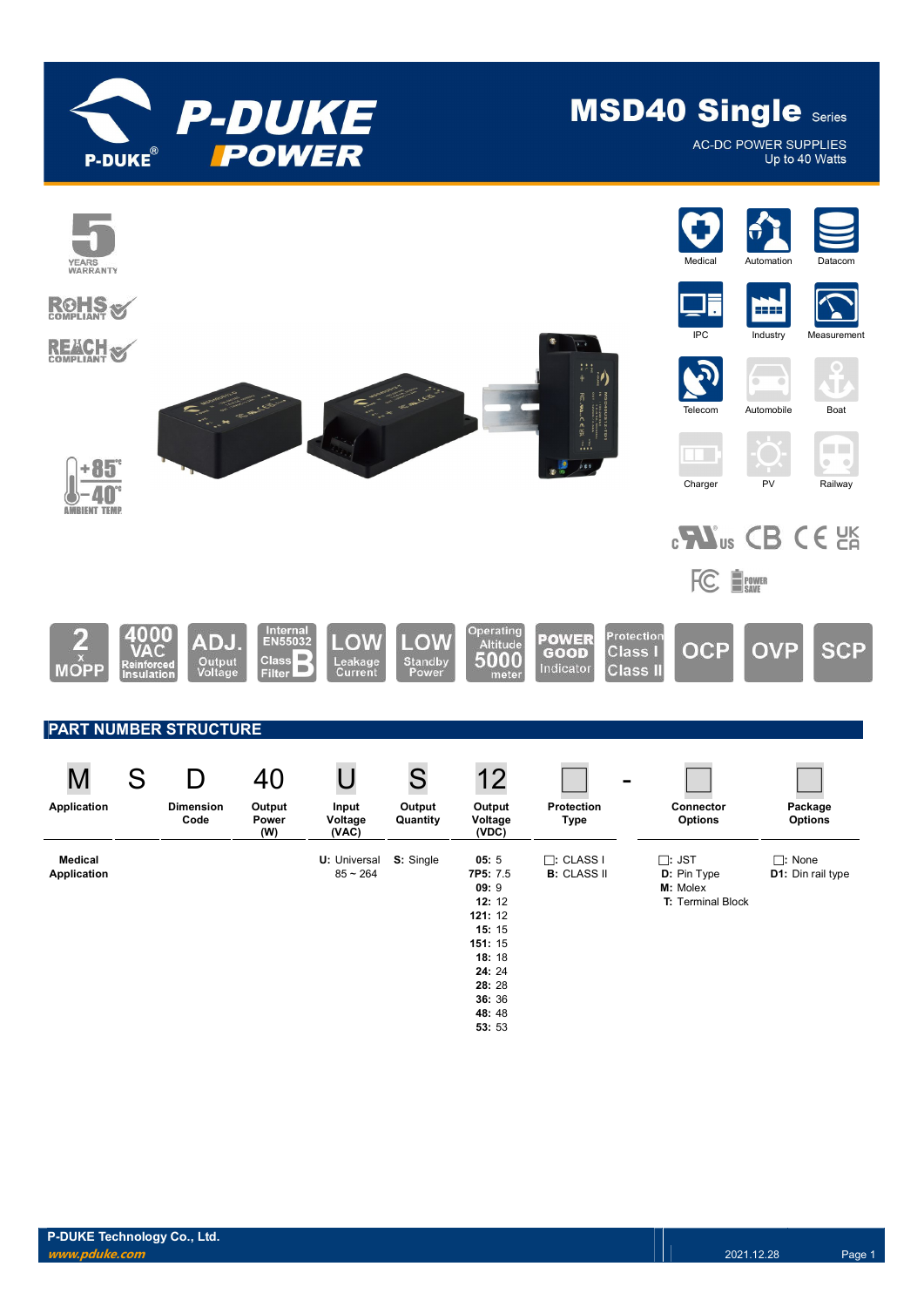

TECHNICAL SPECIFICATION All specifications are typical at 230VAC input, full load and 25℃ unless otherwise noted

| Model<br><b>Number</b>                     | <b>Input Range</b> | Output<br>Voltage | <b>Output Current</b><br>Natural Convection | Max.<br><b>Output Power</b> | <b>Input Power</b><br>@No Load | Efficiency | <b>Maximum</b><br><b>Capacitor Load</b> |
|--------------------------------------------|--------------------|-------------------|---------------------------------------------|-----------------------------|--------------------------------|------------|-----------------------------------------|
|                                            | <b>VAC</b>         | <b>VDC</b>        | $\overline{A}$                              | W                           | W                              | $\%$       | μF.                                     |
| MSD40US05-D<br>MSD40US05-T                 | $85 - 264$         | 5                 | 8                                           | 40                          | 0.11                           | 90         | 16000                                   |
| MSD40US7P5-D<br>MSD40US7P5-T               | $85 - 264$         | 7.5               | 5.34                                        | 40                          | 0.11                           | 90         | 7120                                    |
| MSD40US09-D<br>MSD40US09-T                 | $85 - 264$         | $\boldsymbol{9}$  | 4.45                                        | 40                          | 0.11                           | 91         | 4945                                    |
| <b>MSD40US12-D</b><br><b>MSD40US12-T</b>   | $85 - 264$         | 12                | 3.34                                        | 40                          | 0.11                           | 92         | 2785                                    |
| MSD40US121-D<br>MSD40US121-T               | $85 - 264$         | 12                | 3.34                                        | 40                          | 0.11                           | 90         | 2785                                    |
| MSD40US15-D<br><b>MSD40US15-T</b>          | $85 - 264$         | 15                | 2.67                                        | 40                          | 0.11                           | 92         | 1780                                    |
| <b>MSD40US151-D</b><br><b>MSD40US151-T</b> | $85 - 264$         | 15                | 2.67                                        | 40                          | 0.11                           | 90         | 1780                                    |
| MSD40US18-D<br>MSD40US18-T                 | $85 - 264$         | 18                | 2.23                                        | 40                          | 0.11                           | 91         | 1250                                    |
| MSD40US24-D<br>MSD40US24-T                 | $85 - 264$         | 24                | 1.67                                        | 40                          | 0.11                           | 92         | 700                                     |
| MSD40US28-D<br>MSD40US28-T                 | $85 - 264$         | 28                | 1.43                                        | 40                          | 0.11                           | 91         | 510                                     |
| MSD40US36-D<br>MSD40US36-T                 | $85 - 264$         | 36                | 1.12                                        | 40                          | 0.11                           | 92         | 310                                     |
| MSD40US48-D<br>MSD40US48-T                 | $85 - 264$         | 48                | 0.84                                        | 40                          | 0.11                           | 93         | 175                                     |
| MSD40US53-D<br>MSD40US53-T                 | $85 - 264$         | 53                | 0.77                                        | 40                          | 0.11                           | 92.5       | 140                                     |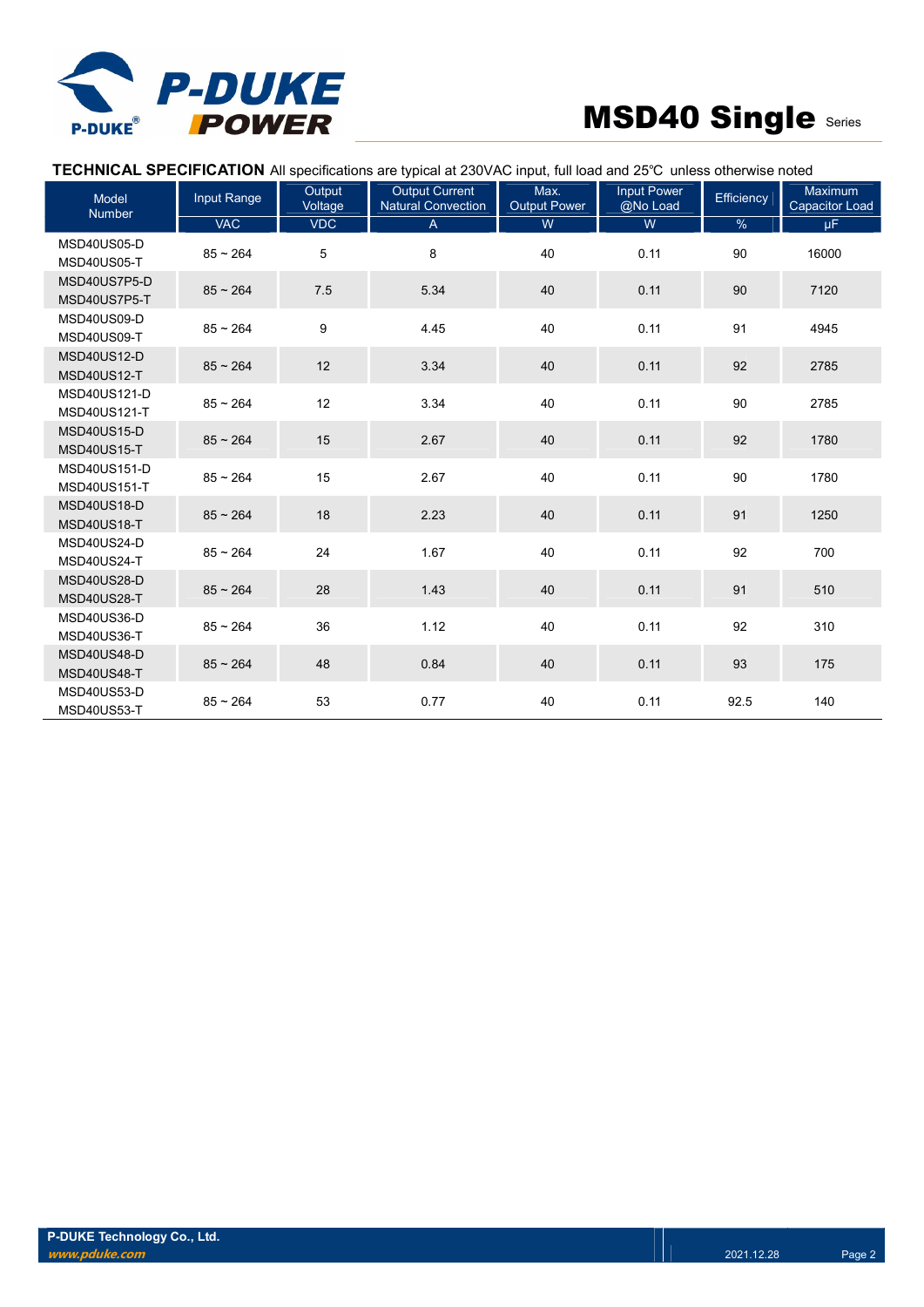

| <b>INPUT SPECIFICATIONS</b>   |                                   |                   |      |      |               |             |
|-------------------------------|-----------------------------------|-------------------|------|------|---------------|-------------|
| <b>Parameter</b>              |                                   | <b>Conditions</b> | Min. | Typ. | Max.          | <b>Unit</b> |
| Operating input voltage range | AC input                          |                   | 85   |      | 264           | <b>VAC</b>  |
|                               | DC input                          |                   | 120  |      | 370           | <b>VDC</b>  |
| Input frequency               | AC input                          |                   | 47   |      | 63            | Hz          |
| Input current                 | 100VAC and Full Load              |                   |      |      | 1.0           | A           |
|                               | 240VAC and Full Load              |                   |      |      | 0.5           |             |
| No load input power           | 230VAC                            | Connector type    |      | 0.15 |               | Watts       |
|                               |                                   | Pin type          |      | 0.11 |               |             |
| Leakage current               | <b>264VAC</b>                     |                   |      | 75   |               | μA          |
| Start up time                 |                                   |                   |      |      | 1000          | ms          |
| Rise time                     |                                   |                   |      | 20   |               | ms          |
| Hold up time                  | 115VAC and Full Load              |                   |      | 25   |               | ms          |
| Input inrush current          | 230VAC                            |                   |      | 60   |               | A           |
| Input protection              | Internal fuse in line and neutral |                   |      |      | T3.15A/250VAC |             |

| <b>OUTPUT SPECIFICATIONS</b> |                                                 |                        |         |      |                                 |               |
|------------------------------|-------------------------------------------------|------------------------|---------|------|---------------------------------|---------------|
| <b>Parameter</b>             | <b>Conditions</b>                               |                        | Min.    | Typ. | Max.                            | <b>Unit</b>   |
| Output power                 |                                                 |                        |         |      | 40                              | Watts         |
| Initial set voltage accuracy | 230VAC and Full Load                            |                        | $-1.0$  |      | $+1.0$                          | $\%$          |
| Line regulation              | Low Line to High Line at Full Load              |                        | $-0.2$  |      | $+0.2$                          | $\frac{0}{0}$ |
| Load regulation              | No Load to Full Load                            | 5Vout                  | $-0.7$  |      | $+0.7$                          |               |
|                              |                                                 | <b>Others</b>          | $-0.5$  |      | $+0.5$                          | $\frac{0}{0}$ |
|                              | 10% Load to 90% Load                            | 5Vout                  | $-0.6$  |      | $+0.6$                          |               |
|                              |                                                 | <b>Others</b>          | $-0.4$  |      | $+0.4$                          |               |
| Voltage adjustability        | Connector type                                  | 53Vout                 | $-20$   |      | $+10$                           |               |
|                              |                                                 | <b>Others</b>          | $-10$   |      | $+10$                           | $\frac{0}{0}$ |
|                              | Pin type                                        |                        | $-10$   |      | $+10$                           |               |
| Minimum load                 |                                                 |                        |         | 0    |                                 | $\frac{0}{0}$ |
| Ripple and noise             | Measured by 20MHz bandwidth                     |                        |         |      |                                 |               |
|                              | With a 10µF/25V 1206 X7R MLCC                   | 5Vout, 7.5Vout, 9Vout  |         | 75   |                                 |               |
|                              |                                                 | 12Vout, 15Vout, 18Vout |         | 75   |                                 | mVp-p         |
|                              | With a 1µF/50V 1206 X7R MLCC                    | 24Vout, 28Vout, 36Vout |         | 75   |                                 |               |
|                              | With a 0.1µF/100V 1206 X7R MLCC                 | 48Vout, 53Vout         |         | 150  |                                 |               |
| Temperature coefficient      |                                                 |                        | $-0.02$ |      | $+0.02$                         | $\%$ /°C      |
| Transient response           | Load step from $50 \sim 75\%$ change at 2.5A/us | Peak deviation         |         |      | 3                               | % Vout        |
|                              |                                                 | Recovery time          |         | 600  |                                 | μs            |
| Over voltage protection      | % of Vout(nom); Latch mode                      |                        | 125     |      | 140                             | $\frac{0}{0}$ |
| Over load protection         | % of lout rated; Hiccup mode                    |                        |         | 145  |                                 | $\frac{0}{0}$ |
| Short circuit protection     |                                                 |                        |         |      | Continuous, automatics recovery |               |

| <b>GENERAL SPECIFICATIONS</b> |                            |                        |      |      |              |                 |
|-------------------------------|----------------------------|------------------------|------|------|--------------|-----------------|
| <b>Parameter</b>              | <b>Conditions</b>          |                        | Min. | Typ. | Max.         | Unit            |
| Isolation voltage             | minute (2MOPP insulation)  | Input to Output        | 4000 |      |              | <b>VAC</b>      |
|                               |                            | Input (Output) to F.G. | 2500 |      |              |                 |
| Isolation resistance          | 500VDC                     |                        | 0.1  |      |              | $G\Omega$       |
| Switching frequency           | 230VAC                     | 5Vout                  |      | 70   | kHz          |                 |
|                               |                            | <b>Others</b>          |      | 120  |              |                 |
| Safety approvals              | IEC/EN/ANSI/AAMIES 60601-1 |                        |      |      | UL:E360199   |                 |
|                               | IEC/EN/UL 62368-1          |                        |      |      | UL:E193009   |                 |
|                               |                            |                        |      |      | CB:UL(Demko) |                 |
| Weight                        |                            | Connector type         |      |      |              | 295g (10.41oz)  |
|                               |                            | Pin type               |      |      |              | 265g (9.35oz)   |
| <b>MTBF</b>                   | MIL-HDBK-217F, Full load   |                        |      |      |              | 3.010 x 106 hrs |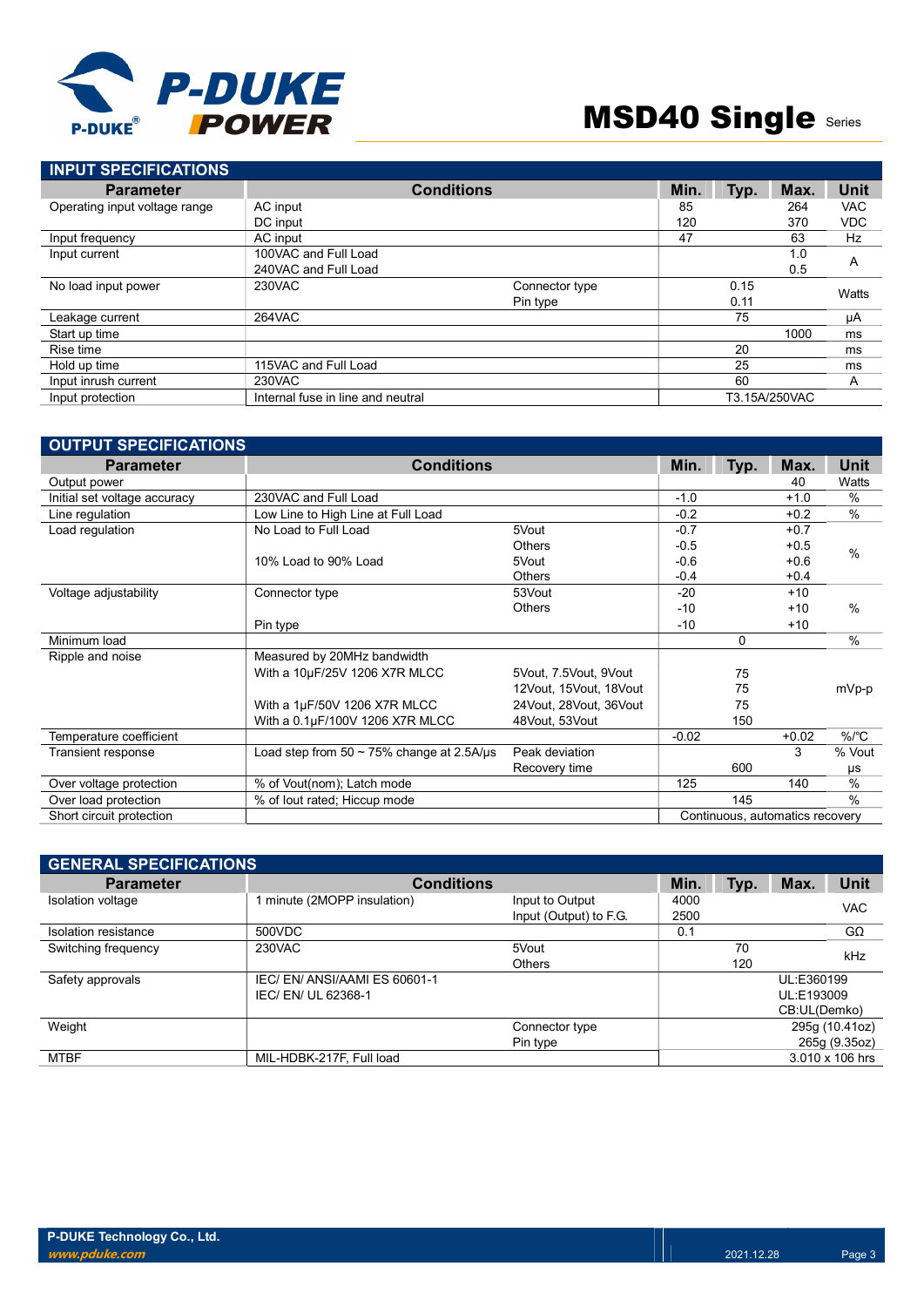

| <b>ENVIRONMENTAL SPECIFICATIONS</b> |                    |                   |  |            |      |       |               |
|-------------------------------------|--------------------|-------------------|--|------------|------|-------|---------------|
| <b>Parameter</b>                    |                    | <b>Conditions</b> |  | <b>Min</b> | Typ. | Max.  | Unit          |
| Operating ambient temperature       | Natural convection | With derating     |  | -40        |      | $+85$ | °C            |
| Storage temperature range           |                    |                   |  | $-40$      |      | $+85$ | °C            |
| Operating altitude                  |                    |                   |  |            |      | 5000  | m             |
| Shock                               |                    |                   |  |            |      |       | IEC60068-2-27 |
| Vibration                           |                    |                   |  |            |      |       | IEC60068-2-6  |
| Relative humidity                   | Non-condensing     |                   |  |            |      |       | 5% to 95% RH  |

| <b>EMC SPECIFICATIONS</b>      |                         |                                                    |          |                  |
|--------------------------------|-------------------------|----------------------------------------------------|----------|------------------|
| <b>Parameter</b>               |                         | <b>Conditions</b>                                  |          | Level            |
| EMI                            |                         | EN55011, EN55032, EN60601-1-2 and FCC Part 18 / 15 |          | Class B          |
|                                |                         |                                                    | Radiated | Class B          |
| Harmonic currents              | EN61000-3-2             | Full Load                                          |          | Class A          |
| Voltage flicker                | EN61000-3-3             |                                                    |          |                  |
| <b>EMS</b>                     | EN55024 and EN60601-1-2 |                                                    |          |                  |
| <b>ESD</b>                     | EN61000-4-2             |                                                    |          | Perf. Criteria A |
| Radiated immunity              | EN61000-4-3             | 20 V/m                                             |          | Perf. Criteria A |
| <b>Fast transient</b>          | EN61000-4-4             | $±$ 2kV                                            |          | Perf. Criteria A |
| Surge                          | EN61000-4-5             | $DM \pm 1kV$ and $CM \pm 2kV$                      |          | Perf. Criteria A |
| Conducted immunity             | EN61000-4-6             | 20 Vr.m.s                                          |          | Perf. Criteria A |
| Power frequency magnetic field | EN61000-4-8             | $30$ A/m                                           |          | Perf. Criteria A |
| Dip and interruptions          | EN61000-4-11            |                                                    |          |                  |

### CHARACTERISTIC CURVE







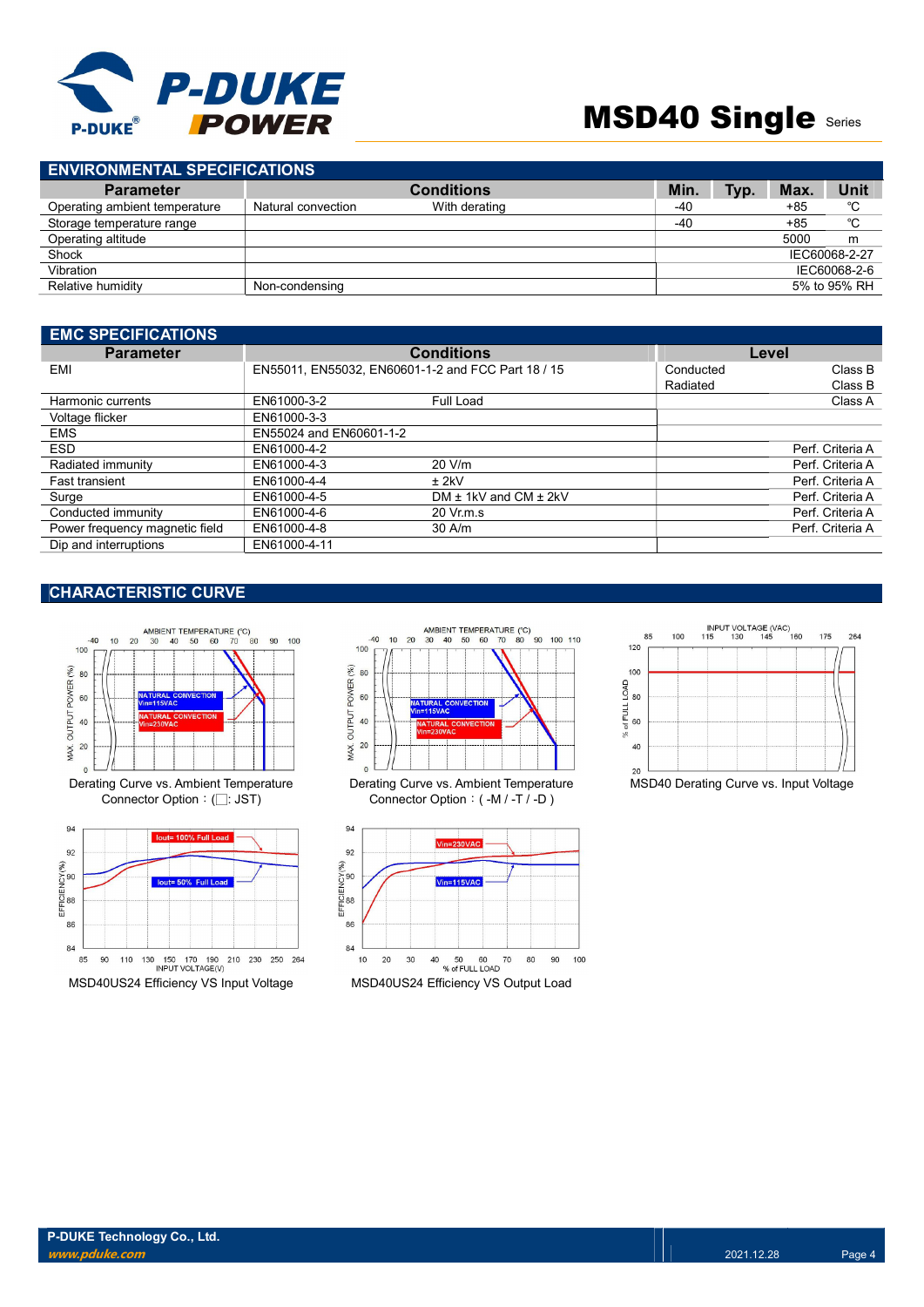

#### MECHANICAL DRAWING

MSD –D Pin Type **PIN CONNECTION** 





**BOTTOM VIEW** 

# **MSD40 Single Series**

### FOR CLASS I :(MSD40USXX-D)

|            | FUR ULASS I :(MSD40USAA-D) |                 |  |  |  |
|------------|----------------------------|-----------------|--|--|--|
| <b>PIN</b> | <b>SINGLE</b>              | <b>DIAMETER</b> |  |  |  |
|            | Neutral                    | $0.08$ Inch     |  |  |  |
|            | Line                       | $0.08$ Inch     |  |  |  |
| 3          | PF                         | $0.08$ Inch     |  |  |  |
|            | Trim                       | $0.04$ Inch     |  |  |  |
| 5          | -Vout                      | $0.08$ Inch     |  |  |  |
|            | +Vout                      | $0.08$ Inch     |  |  |  |

#### FOR CLASS II: (MSD40USXXB-D)

| <b>PIN</b> | <b>SINGLE</b>  | <b>DIAMETER</b> |
|------------|----------------|-----------------|
|            | <b>Neutral</b> | $0.08$ Inch     |
| 2          | Line           | $0.08$ Inch     |
| 3          | No Pin         | No Pin          |
|            | Trim           | $0.04$ Inch     |
| 5          | -Vout          | $0.08$ Inch     |
|            | +Vout          | $0.08$ Inch     |

1. All dimensions in inch [mm] 2. Tolerance :x.xx±0.02 [x.x±0.5] x.xxx±0.01 [x.xx±0.25]

RECOMMENDED PAD LAYOUT





1.All dimensions in inch[mm] Pad size(lead free recommended) Through hole 4:Φ0.051[1.30] Through hole 1.2.3.5.6:Φ0.091[2.30] Through hole of mounting:Φ0.126[3.20] Top view pad 4:Φ0.064[1.63] Top view pad 1.2.3.5.6:Φ0.113[2.88] Top view pad of mounting:Φ0.157[4.00] Bottom view pad 4:Φ0.102[2.60] Bottom view pad 1.2.3.5.6:Φ0.181[4.60] Bottom view pad of mounting:Φ0.252[6.40] 2.The screw locked torque: MAX 3.5Kgf.cm/0.34N.m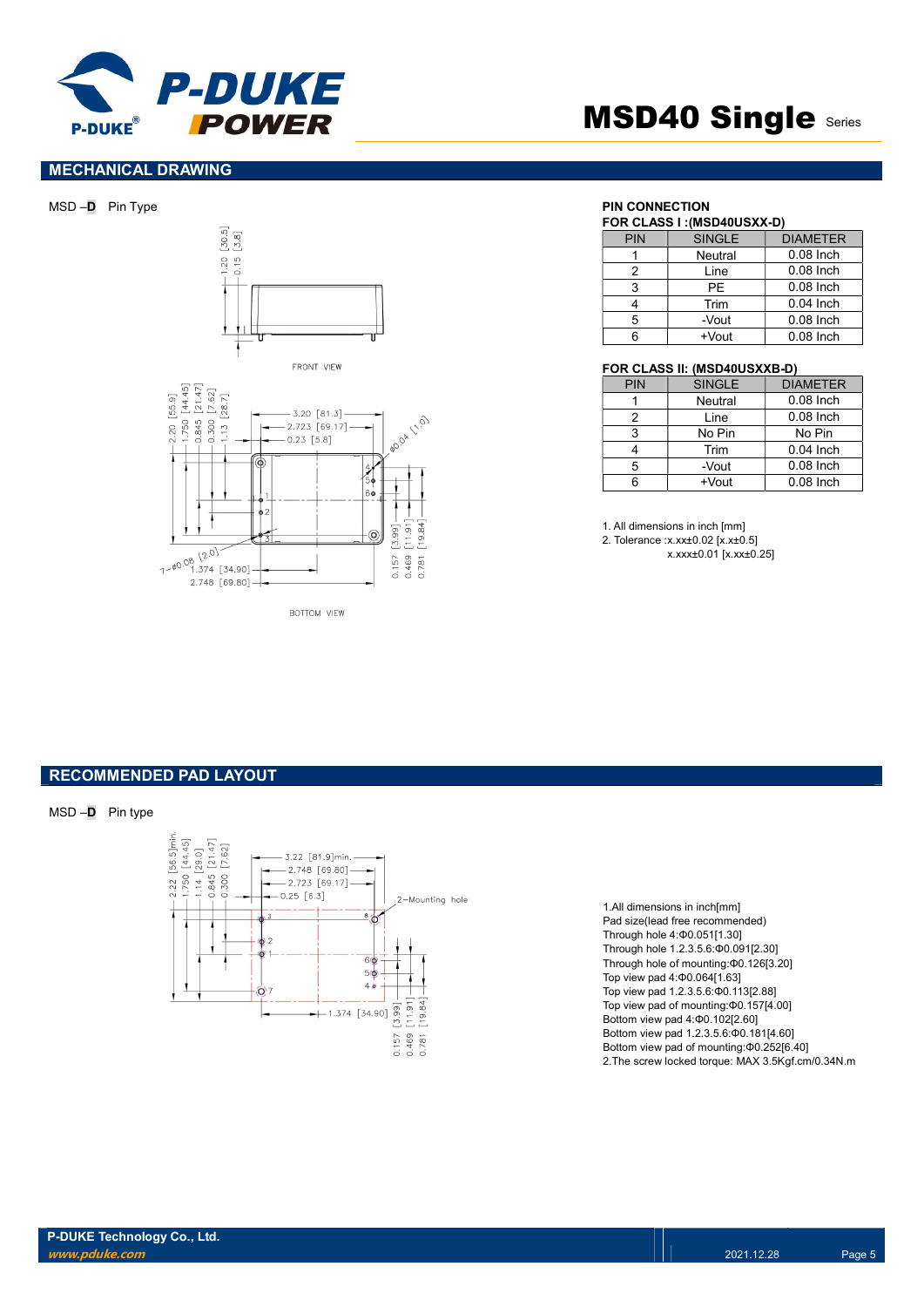

### MECHANICAL DRAWING (CONTINUED)





FRONT VIEW

1. All dimensions in inch [mm] Tolerance : x.xx±0.02 [x.x±0.5] x.xxx±0.010 [x.xx±0.25]

#### MSD- TD1 CLASS I MSD- TD1 CLASS II





**BOTTOM VIEW** 

1. All dimensions in inch [mm] Tolerance : x.xx±0.02 [x.x±0.5] x.xxx±0.010 [x.xx±0.25]

#### 1. All dimensions in inch [mm]

Tolerance : x.xx±0.02 [x.x±0.5] x.xxx±0.010 [x.xx±0.25]





**BOTTOM VIEW** 

1. All dimensions in inch [mm] Tolerance : x.xx±0.02 [x.x±0.5] x.xxx±0.010 [x.xx±0.25]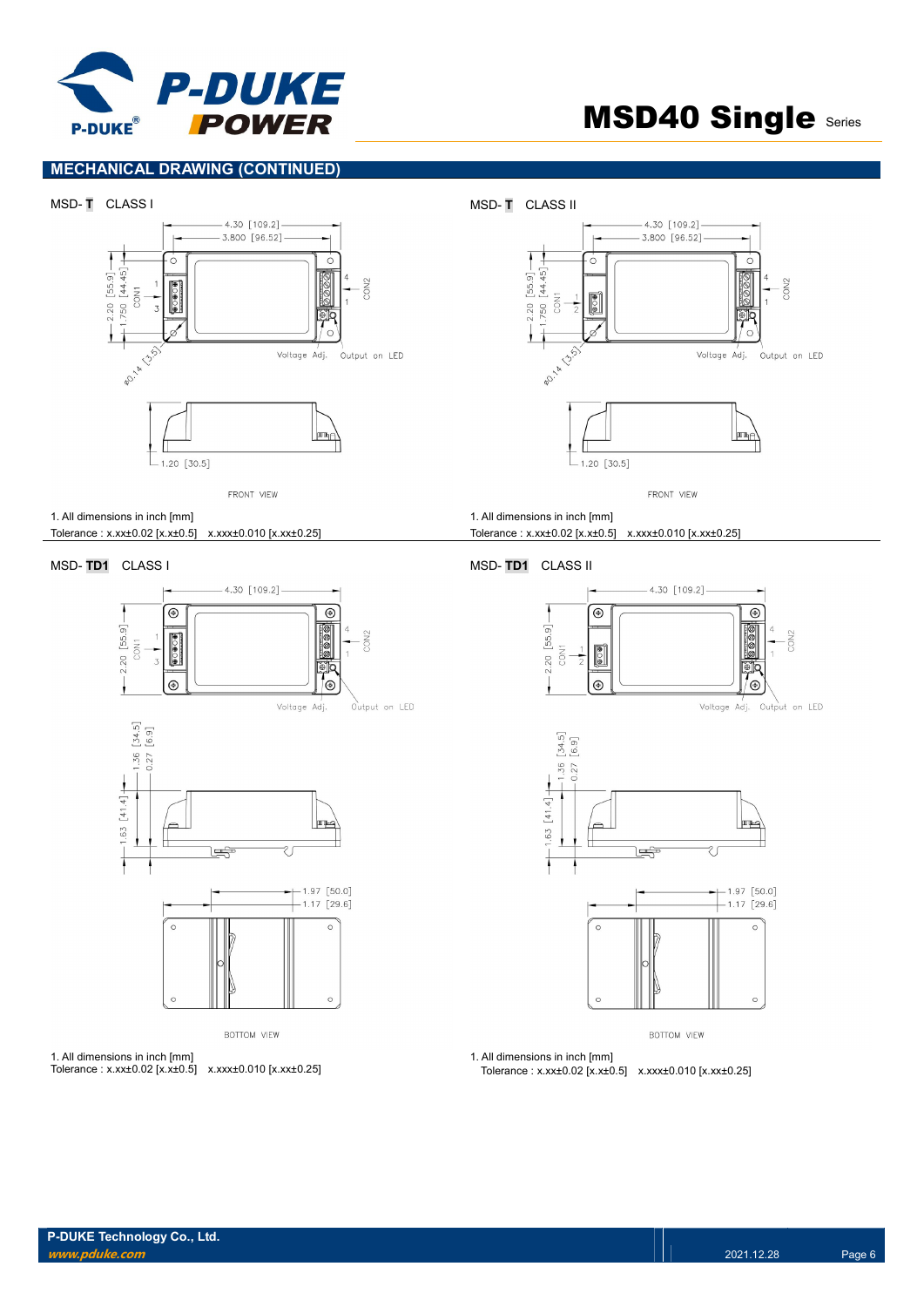

### CONNECTOR CONNECTIONS

#### FOR CLASS I

| CON1 - Input Connector |         | CON2 - Output Connector |       |
|------------------------|---------|-------------------------|-------|
|                        |         |                         |       |
| Pin 1                  | ΡF      | Pin 1.2                 | -Vout |
| Pin 2                  | ∟ine    | Pin 3.4                 | +Vout |
| Pin 3                  | Neutral |                         |       |

| CON2 - Output Connector |          |  |  |  |
|-------------------------|----------|--|--|--|
|                         |          |  |  |  |
| Pin 1.2                 | -Vout    |  |  |  |
| Pin 3.4                 | $+V$ out |  |  |  |

#### FOR CLASS II

| CON1 - Input Connector |            | CON2 - Output Connector |       |
|------------------------|------------|-------------------------|-------|
| Pin 1                  | <i>ine</i> | Pin 1.2                 | -Vout |
| Pin <sub>2</sub>       | Neutral    | Pin 3.4                 | +Vout |

| CON2 - Output Connector |          |  |  |  |
|-------------------------|----------|--|--|--|
|                         |          |  |  |  |
| Pin 1.2                 | -Vout    |  |  |  |
| Pin 3,4                 | $+V$ out |  |  |  |

\*Either one of four screws holes of Chassis type can be considered as PE connection for CLASS I application.

### CONNECTOR OPTIONS

| <b>FOR CLASS I</b>  |                    |    |                    |     |                            |
|---------------------|--------------------|----|--------------------|-----|----------------------------|
| Blank:              | JST Type           | -M | Molex Type         | -п. | <b>Terminal Block</b>      |
|                     | Mates with housing |    | Mates with housing |     | Mates with                 |
|                     | CON1: VHR-5N       |    | CON1: 09-50-8051   |     | <b>Screw locked torque</b> |
|                     | CON2: VHR-4N       |    | CON2: 09-50-8041   |     | MAX 2Kgf.cm/0.2N.m         |
|                     | Crimp terminals    |    | Crimp terminals    |     | Wire dimension range       |
|                     | CON1: SVH-21T-P1.1 |    | CON1: SD-2478      |     | $26 \sim 16$ AWG           |
|                     | CON2: SVH-21T-P1.1 |    | CON2: SD-2478      |     |                            |
| <b>FOR CLASS II</b> |                    |    |                    |     |                            |
| Blank:              | <b>JST Type</b>    | -M | Molex Type         | -т  | Terminal Block             |
|                     | Mates with housing |    | Mates with housing |     | Mates with                 |
|                     | CON1: VHR-3N       |    | CON1: 09-50-8031   |     | <b>Screw locked torque</b> |
|                     | CON2: VHR-4N       |    | CON2: 09-50-8041   |     | MAX 2Kgf.cm/0.2N.m         |
|                     | Crimp terminals    |    | Crimp terminals    |     | Wire dimension range       |
|                     | CON1: SVH-21T-P1.1 |    | CON1: SD-2478      |     | $26 \sim 16$ AWG           |
|                     | CON2: SVH-21T-P1.1 |    | CON2: SD-2478      |     |                            |
|                     |                    |    |                    |     |                            |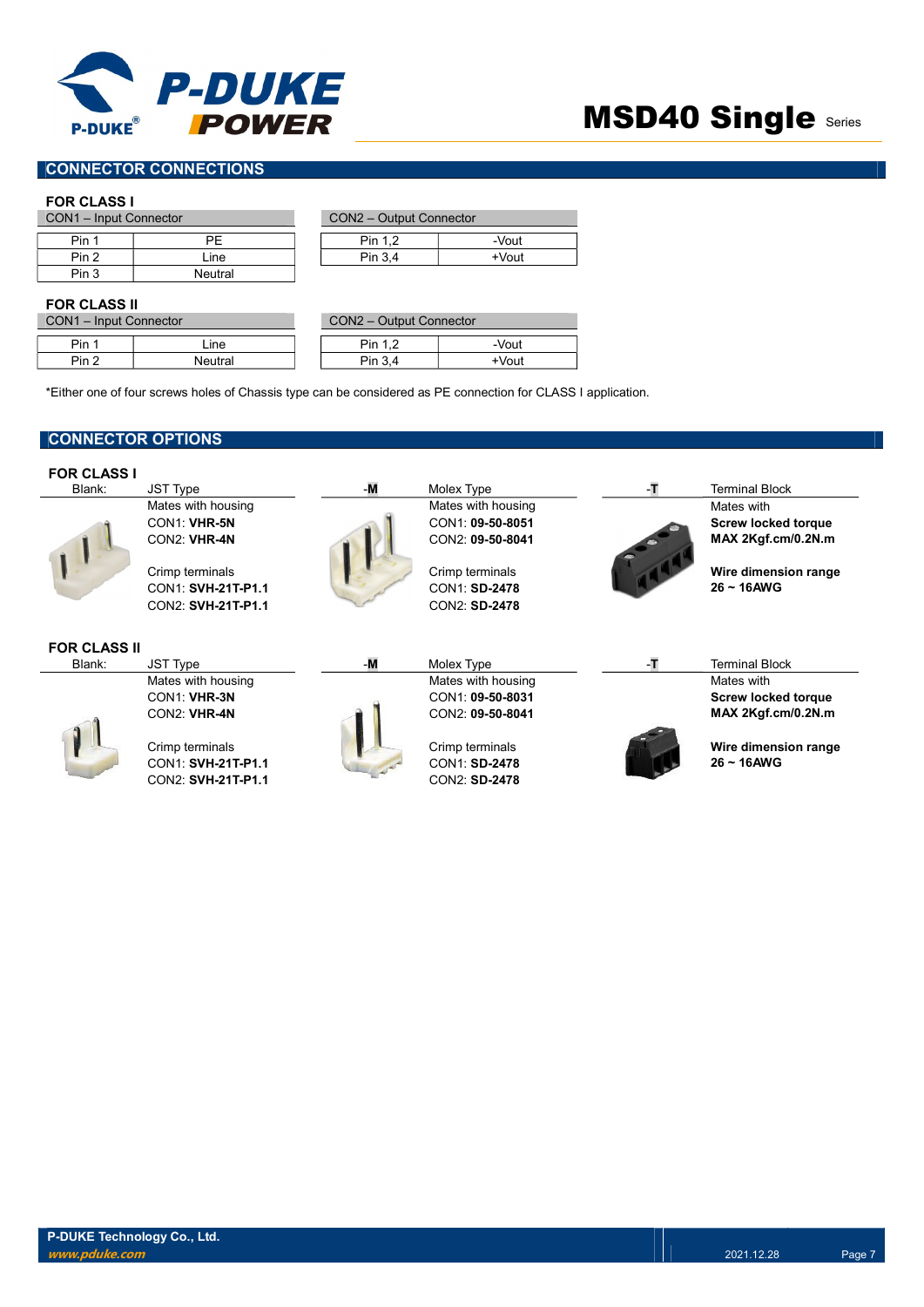

#### OUTPUT VOLTAGE ADJUSTMENT

It allows the user to increase or decrease the output voltage of the module.

This is accomplished by connecting an external resistor between the Trim pin and either the +Vout or -Vout pins.

With an external resistor between the Trim and -Output pin, the output voltage increases.

With an external resistor between the Trim and +Output pin, the output voltage decreases.

The external Trim resistor needs to be at least 1/16W of rated power.

#### **Trim Up Equation**

$$
R_{U} = \left[\frac{G \times L}{(V_{o,up} - L - K)} - H\right] \Omega
$$

#### ■ Trim Down Equation

$$
R_D = \left[ \frac{\left( V_{o,\text{down}} - L \right) \times G}{\left( V_o - V_{o,\text{down}} \right)} - H \right] \Omega
$$

#### ■ Trim Constants

| P-DUKE<br><b>POWER</b><br>-DUKE®                                                                                                                                                                                                                                                                                                                                                                                                                    |                     | <b>MSD40 Single Series</b> |      |      |     |
|-----------------------------------------------------------------------------------------------------------------------------------------------------------------------------------------------------------------------------------------------------------------------------------------------------------------------------------------------------------------------------------------------------------------------------------------------------|---------------------|----------------------------|------|------|-----|
|                                                                                                                                                                                                                                                                                                                                                                                                                                                     |                     |                            |      |      |     |
| PUT VOLTAGE ADJUSTMENT                                                                                                                                                                                                                                                                                                                                                                                                                              |                     |                            |      |      |     |
| vs the user to increase or decrease the output voltage of the module.<br>accomplished by connecting an external resistor between the Trim pin and either the +Vout or -Vout pins.<br>n external resistor between the Trim and -Output pin, the output voltage increases.<br>n external resistor between the Trim and +Output pin, the output voltage decreases.<br>ternal Trim resistor needs to be at least 1/16W of rated power.<br>m Up Equation | ■ Trim Constants    |                            |      |      |     |
|                                                                                                                                                                                                                                                                                                                                                                                                                                                     | Module              | G                          | H    | K    |     |
| $\frac{G \times L}{(V_{\text{oup}} - L - K)} - H \left  \Omega \right $                                                                                                                                                                                                                                                                                                                                                                             | MSD40US05-D         | 5100                       | 2000 | 0.8  | 2.5 |
|                                                                                                                                                                                                                                                                                                                                                                                                                                                     | MSD40US7P5-D        | 27000                      | 2000 | 5    | 2.5 |
|                                                                                                                                                                                                                                                                                                                                                                                                                                                     | MSD40US09-D         | 30000                      | 2000 | 6.5  | 2.5 |
| m Down Equation                                                                                                                                                                                                                                                                                                                                                                                                                                     | MSD40US12-D         | 51000                      | 2000 | 9.5  | 2.5 |
|                                                                                                                                                                                                                                                                                                                                                                                                                                                     | MSD40US121-D        | 51000                      | 2000 | 9.5  | 2.5 |
| $\frac{(V_{o,\text{down}} - L) \times G}{(V_o - V_{o,\text{down}})} - H \bigg  \Omega$                                                                                                                                                                                                                                                                                                                                                              | MSD40US15-D         | 51000                      | 2000 | 12.5 | 2.5 |
|                                                                                                                                                                                                                                                                                                                                                                                                                                                     | <b>MSD40US151-D</b> | 51000                      | 2000 | 12.5 | 2.5 |
|                                                                                                                                                                                                                                                                                                                                                                                                                                                     | MSD40US18-D         | 91000                      | 2000 | 15.5 | 2.5 |
|                                                                                                                                                                                                                                                                                                                                                                                                                                                     | MSD40US24-D         | 120000                     | 2000 | 21.5 | 2.5 |
|                                                                                                                                                                                                                                                                                                                                                                                                                                                     | MSD40US28-D         | 150000                     | 2000 | 25.5 | 2.5 |
|                                                                                                                                                                                                                                                                                                                                                                                                                                                     | MSD40US36-D         | 270000                     | 2000 | 33.5 | 2.5 |
|                                                                                                                                                                                                                                                                                                                                                                                                                                                     | MSD40US48-D         | 270000                     | 2000 | 45.5 | 2.5 |
|                                                                                                                                                                                                                                                                                                                                                                                                                                                     | MSD40US53-D         | 300000                     | 2000 | 50.5 | 2.5 |
|                                                                                                                                                                                                                                                                                                                                                                                                                                                     |                     |                            |      |      |     |

#### EXTERNAL OUTPUT TRIMMING

Output can be externally trimmed by using the method shown below.

#### Trim-up

| 4<br>Trim O                |     |
|----------------------------|-----|
| -Vout $\stackrel{5}{\sim}$ | ∑RU |

| <b>US05</b>   |             |              |                |         |                |         |         |                |         |         |         |
|---------------|-------------|--------------|----------------|---------|----------------|---------|---------|----------------|---------|---------|---------|
| $\triangle$ V | (% )        | 1            | $\overline{2}$ | 3       | $\overline{4}$ | 5       | 6       | $\overline{7}$ | 8       | 9       | 10      |
| Vout          | (V)         | 5.050        | 5.100          | 5.150   | 5.200          | 5.250   | 5.300   | 5.350          | 5.400   | 5.450   | 5.500   |
| <b>RU</b>     | $(k\Omega)$ | 373.000      | 185.500        | 123.000 | 91.750         | 73.000  | 60.500  | 51.571         | 44.875  | 39.667  | 35.500  |
| US7P5         |             |              |                |         |                |         |         |                |         |         |         |
| $\triangle$ V | (% )        | 1            | $\overline{2}$ | 3       | 4              | 5       | 6       | $\overline{7}$ | 8       | 9       | 10      |
| Vout          | (V)         | 7.575        | 7.650          | 7.725   | 7.800          | 7.875   | 7.950   | 8.025          | 8.100   | 8.175   | 8.250   |
| <b>RU</b>     | $(k\Omega)$ | 898.000      | 448.000        | 298.000 | 223.000        | 178.000 | 148.000 | 126.571        | 110.500 | 98.000  | 88.000  |
| <b>US09</b>   |             |              |                |         |                |         |         |                |         |         |         |
| $\triangle$ V | (%)         | $\mathbf{1}$ | $\overline{2}$ | 3       | 4              | 5       | 6       | $\overline{7}$ | 8       | 9       | 10      |
| Vout          | (V)         | 9.090        | 9.180          | 9.270   | 9.360          | 9.450   | 9.540   | 9.630          | 9.720   | 9.810   | 9.900   |
| <b>RU</b>     | $(k\Omega)$ | 831.333      | 414.667        | 275.778 | 206.333        | 164.667 | 136.889 | 117.048        | 102.167 | 90.593  | 81.333  |
| <b>US12</b>   |             |              |                |         |                |         |         |                |         |         |         |
| $\triangle$ V | (% )        | 1            | $\overline{2}$ | 3       | $\overline{4}$ | 5       | 6       | $\overline{7}$ | 8       | 9       | 10      |
| Vout          | (V)         | 12.120       | 12.240         | 12.360  | 12.480         | 12.600  | 12.720  | 12.840         | 12.960  | 13.080  | 13.200  |
| <b>RU</b>     | $(k\Omega)$ | 1060.500     | 529.250        | 352.167 | 263.625        | 210.500 | 175.083 | 149.786        | 130.813 | 116.056 | 104.250 |
| <b>US121</b>  |             |              |                |         |                |         |         |                |         |         |         |
| $\triangle$ V | (% )        | 1            | $\overline{2}$ | 3       | $\overline{4}$ | 5       | 6       | $\overline{7}$ | 8       | 9       | 10      |
| Vout          | (V)         | 12.120       | 12.240         | 12.360  | 12.480         | 12.600  | 12.720  | 12.840         | 12.960  | 13.080  | 13.200  |
| <b>RU</b>     | $(k\Omega)$ | 1060.500     | 529.250        | 352.167 | 263.625        | 210.500 | 175.083 | 149.786        | 130.813 | 116.056 | 104.250 |
| <b>US15</b>   |             |              |                |         |                |         |         |                |         |         |         |
| $\triangle$ V | (%)         | $\mathbf{1}$ | $\overline{2}$ | 3       | 4              | 5       | 6       | $\overline{7}$ | 8       | 9       | 10      |
| Vout          | (V)         | 15.150       | 15.300         | 15.450  | 15.600         | 15.750  | 15.900  | 16.050         | 16.200  | 16.350  | 16.500  |
| <b>RU</b>     | $(k\Omega)$ | 848.000      | 423.000        | 281.333 | 210.500        | 168,000 | 139.667 | 119.429        | 104.250 | 92.444  | 83.000  |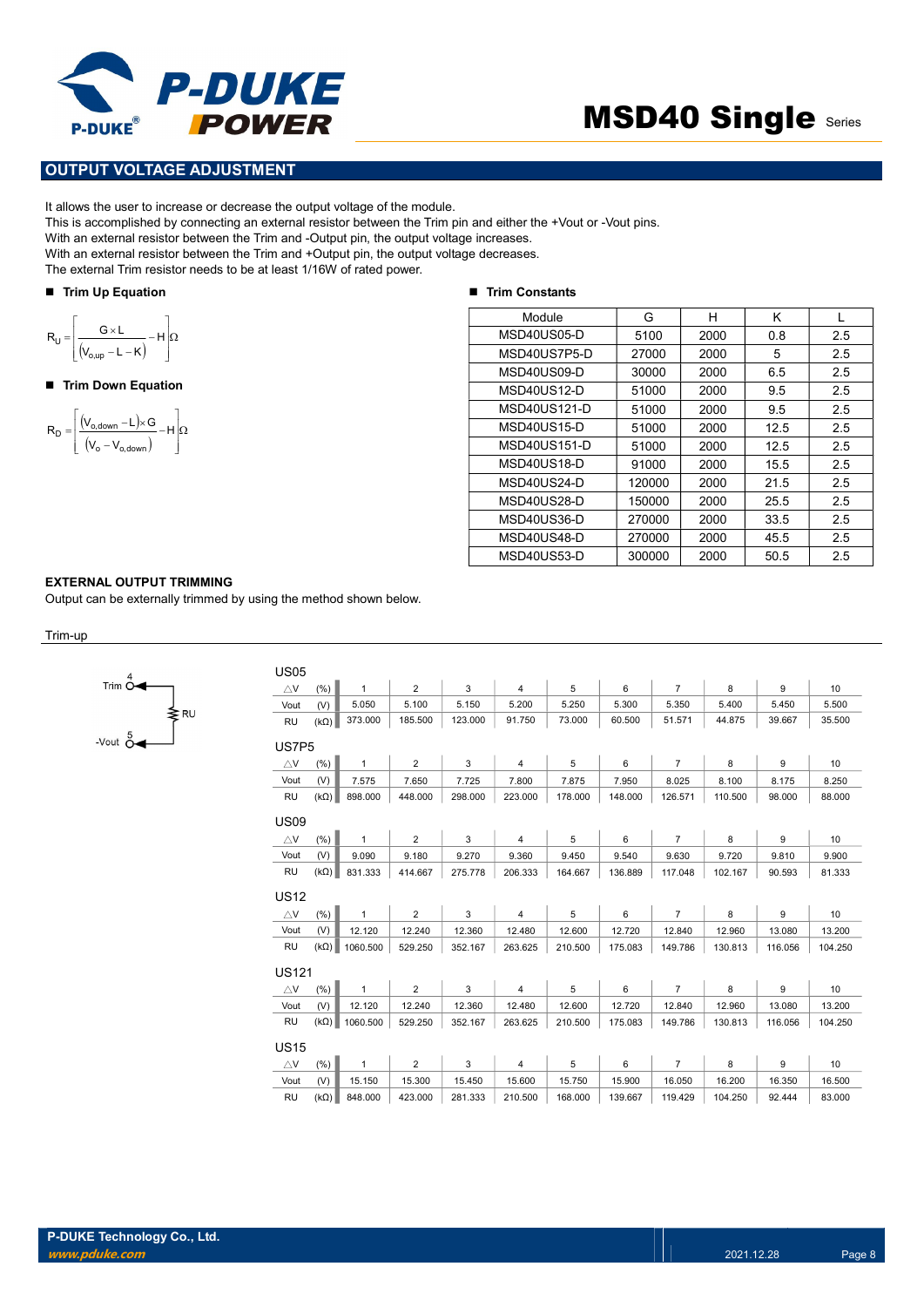

### OUTPUT VOLTAGE ADJUSTMENT(CONTINUED)

#### Trim-up

Trim-down

Trim  $\stackrel{4}{\circ}$ 

 $+$ Vout  $0$ 

₹RD

| US <sub>151</sub>          |             |                               |                  |                  |                  |                  |                  |                  |                  |                  |                  |
|----------------------------|-------------|-------------------------------|------------------|------------------|------------------|------------------|------------------|------------------|------------------|------------------|------------------|
| $\triangle$ V              | (%)         | 1                             | $\overline{2}$   | 3                | 4                | 5                | 6                | $\overline{7}$   | 8                | 9                | 10               |
| Vout                       | (V)         | 15.150                        | 15.300           | 15.450           | 15.600           | 15.750           | 15.900           | 16.050           | 16.200           | 16.350           | 16.500           |
| RU                         | $(k\Omega)$ | 848.000                       | 423.000          | 281.333          | 210.500          | 168.000          | 139.667          | 119.429          | 104.250          | 92.444           | 83.000           |
|                            |             |                               |                  |                  |                  |                  |                  |                  |                  |                  |                  |
| <b>US18</b>                |             |                               |                  |                  |                  |                  |                  |                  |                  |                  |                  |
| $\triangle$ V              | $(\% )$     | $\mathbf{1}$                  | $\overline{2}$   | 3                | 4                | 5                | 6                | $\overline{7}$   | 8                | 9                | 10               |
| Vout                       | (V)         | 18.180                        | 18.360           | 18.540           | 18.720           | 18.900           | 19.080           | 19.260           | 19.440           | 19.620           | 19.800           |
| RU                         | $(k\Omega)$ | 1261.889                      | 629.944          | 419.296          | 313.972          | 250.778          | 208.648          | 178.556          | 155.986          | 138.432          | 124.389          |
| <b>US24</b>                |             |                               |                  |                  |                  |                  |                  |                  |                  |                  |                  |
| $\triangle$ V              | (%)         | $\mathbf{1}$                  | $\overline{2}$   | 3                | 4                | 5                | 6                | $\overline{7}$   | 8                | 9                | 10               |
| Vout                       | (V)         | 24.240                        | 24.480           | 24.720           | 24.960           | 25.200           | 25.440           | 25.680           | 25.920           | 26.160           | 26.400           |
| <b>RU</b>                  | $(k\Omega)$ | 1248.000                      | 623.000          | 414.667          | 310.500          | 248.000          | 206.333          | 176.571          | 154.250          | 136.889          | 123.000          |
|                            |             |                               |                  |                  |                  |                  |                  |                  |                  |                  |                  |
| <b>US28</b>                |             |                               |                  |                  |                  |                  |                  |                  |                  |                  |                  |
| $\bigtriangleup\mathsf{V}$ | $(\% )$     | $\mathbf{1}$                  | $\overline{2}$   | 3                | 4                | 5                | 6                | $\overline{7}$   | 8                | 9                | 10               |
| Vout                       | (V)         | 28.280                        | 28.560           | 28.840           | 29.120           | 29.400           | 29.680           | 29.960           | 30.240           | 30.520           | 30.800           |
| RU                         | $(k\Omega)$ | 1337.286                      | 667.643          | 444.429          | 332.821          | 265.857          | 221.214          | 189.327          | 165.411          | 146.810          | 131.929          |
| <b>US36</b>                |             |                               |                  |                  |                  |                  |                  |                  |                  |                  |                  |
| $\triangle$ V              | $(\% )$     | $\mathbf{1}$                  | $\overline{2}$   | 3                | 4                | 5                | 6                | $\overline{7}$   | 8                | 9                | 10               |
| Vout                       | (V)         | 36.360                        | 36.720           | 37.080           | 37.440           | 37.800           | 38.160           | 38.520           | 38.880           | 39.240           | 39.600           |
| RU                         | $(k\Omega)$ | 1873.000                      | 935.500          | 623.000          | 466.750          | 373.000          | 310.500          | 265.857          | 232.375          | 206.333          | 185.500          |
|                            |             |                               |                  |                  |                  |                  |                  |                  |                  |                  |                  |
| <b>US48</b>                |             |                               |                  |                  |                  |                  |                  |                  |                  |                  |                  |
| $\bigtriangleup\mathsf{V}$ | (% )        | $\mathbf{1}$                  | $\overline{2}$   | 3                | 4                | 5                | 6                | $\overline{7}$   | 8                | 9                | 10               |
| Vout                       | (V)         | 48.480                        | 48.960           | 49.440           | 49.920           | 50.400           | 50.880           | 51.360           | 51.840           | 52.320           | 52.800           |
| RU                         | $(k\Omega)$ | 1404.250                      | 701.125          | 466.750          | 349.563          | 279.250          | 232.375          | 198.893          | 173.781          | 154.250          | 138.625          |
| <b>US53</b>                |             |                               |                  |                  |                  |                  |                  |                  |                  |                  |                  |
| $\triangle$ V              | (% )        | 1                             | 2                | 3                | 4                | 5                | 6                | 7                | 8                | 9                | 10               |
| Vout                       | (V)         | 53.530                        | 54.060           | 54.590           | 55.120           | 55.650           | 56.180           | 56.710           | 57.240           | 57.770           | 58.300           |
| <b>RU</b>                  | $(k\Omega)$ | 1413.094                      | 705.547          | 469.698          | 351.774          | 281.019          | 233.849          | 200.156          | 174.887          | 155.233          | 139.509          |
|                            |             |                               |                  |                  |                  |                  |                  |                  |                  |                  |                  |
| <b>US05</b>                |             |                               |                  |                  |                  |                  |                  |                  |                  |                  |                  |
| $\triangle$ V              | (% )        | $\mathbf{1}$                  | $\overline{2}$   | 3                | 4                | 5                | 6                | $\overline{7}$   | 8                | 9                | 10               |
| Vout                       | (V)         | 4.950                         | 4.900            | 4.850            | 4.800            | 4.750            | 4.700            | 4.650            | 4.600            | 4.550            | 4.500            |
| <b>RD</b>                  | $(k\Omega)$ | 365.500                       | 178.000          | 115.500          | 84.250           | 65.500           | 53.000           | 44.071           | 37.375           | 32.167           | 28.000           |
| US7P <sub>5</sub>          |             |                               |                  |                  |                  |                  |                  |                  |                  |                  |                  |
|                            |             |                               |                  |                  |                  |                  |                  |                  |                  |                  |                  |
| $\triangle$ V<br>Vout      | (%)<br>(V)  | $\mathbf{1}$                  | $\overline{2}$   | 3                | 4                | 5                | 6                | $\overline{7}$   | 8                | 9                | 10               |
| <b>RD</b>                  |             | 7.425<br>$(k\Omega)$ 1771.000 | 7.350<br>871.000 | 7.275<br>571.000 | 7.200<br>421.000 | 7.125<br>331.000 | 7.050<br>271.000 | 6.975<br>228.143 | 6.900<br>196.000 | 6.825<br>171.000 | 6.750<br>151.000 |
|                            |             |                               |                  |                  |                  |                  |                  |                  |                  |                  |                  |
| <b>US09</b>                |             |                               |                  |                  |                  |                  |                  |                  |                  |                  |                  |
| $\triangle$ V              | (%)         | $\mathbf{1}$                  | $\overline{a}$   | 3                | 4                | 5                | 6                | $\overline{7}$   | 8                | 9                | 10               |
| Vout                       | (V)         | 8.910                         | 8.820            | 8.730            | 8.640            | 8.550            | 8.460            | 8.370            | 8.280            | 8.190            | 8.100            |
| RD                         |             | $(k\Omega)$ 2134.667          | 1051.333         | 690.222          | 509.667          | 401.333          | 329.111          | 277.524          | 238.833          | 208.741          | 184.667          |
| <b>US12</b>                |             |                               |                  |                  |                  |                  |                  |                  |                  |                  |                  |
| $\triangle$ V              | (%)         | $\mathbf{1}$                  | $\overline{2}$   | 3                | 4                | 5                | 6                | $\overline{7}$   | 8                | 9                | 10               |
| Vout                       | (V)         | 11.880                        | 11.760           | 11.640           | 11.520           | 11.400           | 11.280           | 11.160           | 11.040           | 10.920           | 10.800           |
| RD                         | $(k\Omega)$ | 3984.500                      | 1965.750         | 1292.833         | 956.375          | 754.500          | 619.917          | 523.786          | 451.688          | 395.611          | 350.750          |
|                            |             |                               |                  |                  |                  |                  |                  |                  |                  |                  |                  |
| <b>US121</b>               |             |                               |                  |                  |                  |                  |                  |                  |                  |                  |                  |
| $\triangle$ V              | (%)         | $\mathbf{1}$                  | $\overline{2}$   | 3                | 4                | 5                | 6                | $\overline{7}$   | 8                | 9                | 10               |
| Vout                       | (V)         | 11.880                        | 11.760           | 11.640           | 11.520           | 11.400           | 11.280           | 11.160           | 11.040           | 10.920           | 10.800           |
| <b>RD</b>                  |             | $(k\Omega)$ 3984.500          | 1965.750         | 1292.833         | 956.375          | 754.500          | 619.917          | 523.786          | 451.688          | 395.611          | 350.750          |
|                            |             |                               |                  |                  |                  |                  |                  |                  |                  |                  |                  |
| <b>US15</b>                |             |                               |                  |                  |                  |                  |                  |                  |                  |                  |                  |
| $\triangle$ V              | (%)         | $\mathbf{1}$                  | $\overline{2}$   | 3                | 4                | 5                | 6                | $\overline{7}$   | 8                | 9                | 10               |
| Vout                       | (V)         | 14.850                        | 14.700           | 14.550           | 14.400           | 14.250           | 14.100           | 13.950           | 13.800           | 13.650           | 13.500           |
| <b>RD</b>                  | $(k\Omega)$ | 4197.000                      | 2072.000         | 1363.667         | 1009.500         | 797.000          | 655.333          | 554.143          | 478.250          | 419.222          | 372.000          |